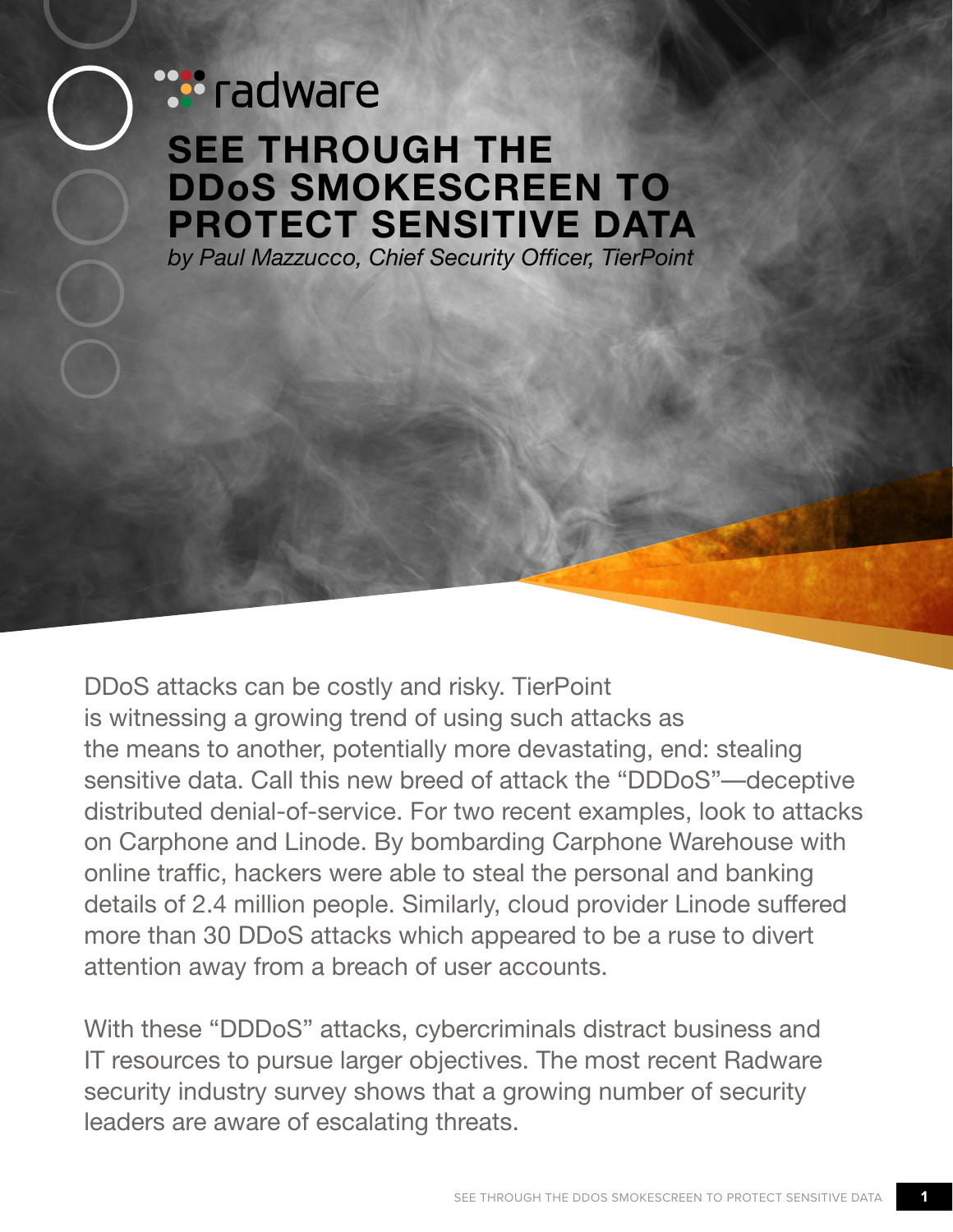These are true concerns. DDoS as a smokescreen isn't new. Yet, as with so many cyber security trends, its rise can be traced to financial motives. The value of stolen data in the dark market intrigues potential cyberdelinquents to find ways to get access to it. The darknet offers a marketplace for capturing that value. Consider the following based on research by McAfee:

- Average estimated price for stolen credit and debit cards: \$5 to \$30 in the United States, \$20 to \$35 in the United Kingdom, \$20 to \$40 in Canada, \$21 to \$40 in Australia and \$25 to \$45 in the European Union
- Bank login credentials for a bank account with a \$2,200 balance: \$190
- Patient Health Information (PHI): \$500 to \$1,800 depending on patient age and insurance coverage
- Login credentials for online payment services, such as PayPal: \$20 to \$50 for account balances from \$400 to \$1,000; \$200 to \$300 for balances from \$5,000 to \$8,0001

## **Why Attacks Succeed**

Lack of preparedness for DDoS detection and mitigation is a boon to cybercriminals. Indeed, about two-thirds of businesses are still mitigating attacks with tools not designed for DDoS. Web application firewalls switches, routers and traditional firewall ISP-based protection are unlikely to save a business from a DDoS attack. In fact, firewalls often create bottlenecks and accelerate outages. Unfortunately, due to inappropriate DDoS mitigations in place, organizations expose themselves not only to DDoS but also to other data-theft oriented attacks that arrive in conjunction with the DDoS attack. The unintended consequence? Companies not only suffer data leakage & reputation loss, their human and technological resources of rectifying the situation is at least doubled.

TierPoint observations and experience point to these as the most common vectors for DDoS smokescreen attacks:

- **Encrypted/non-volumetric attacks.** This includes protocol attacks, such as SYN floods, fragmented packet attacks and Pings of Death. These types of attacks consume actual server and/or firewall resources. Such resource starvation attacks use service calls to the IP stack, such as TCP-SYN requests and calls to the underlying authentication or operating system, to tie up and eventually overwhelm system memory and computing processes.
- Application-layer attacks. These include Slowloris and zero-day DDoS attacks, as well as DDoS attacks targeting Apache, Windows or openBSD vulnerabilities. Built around seemingly legitimate and innocuous requests, these attacks aim to crash the web server. Their magnitude is measured in requests per second.
- Volumetric attacks. These include User Datagram Protocols (UDP) floods, ICMP flood and other spoofed-packet floods. The goal: to saturate the bandwidth of the attacked site. Magnitude is measured in bits per second.

## **Mounting a Defense**

Given their reach and impact, DDoS attacks are no longer an issue for just the security team or IT department. Such attacks—particularly when used as a smokescreen for more nefarious tactics—are now an executive and board-level concern:

TierPoint is witnessing a growing percentage of organizations turning to hybrid IT solutions to address security risks and concerns. This approach incorporates a mix of cloud and managed security services with products and services employed at a business' own data center.